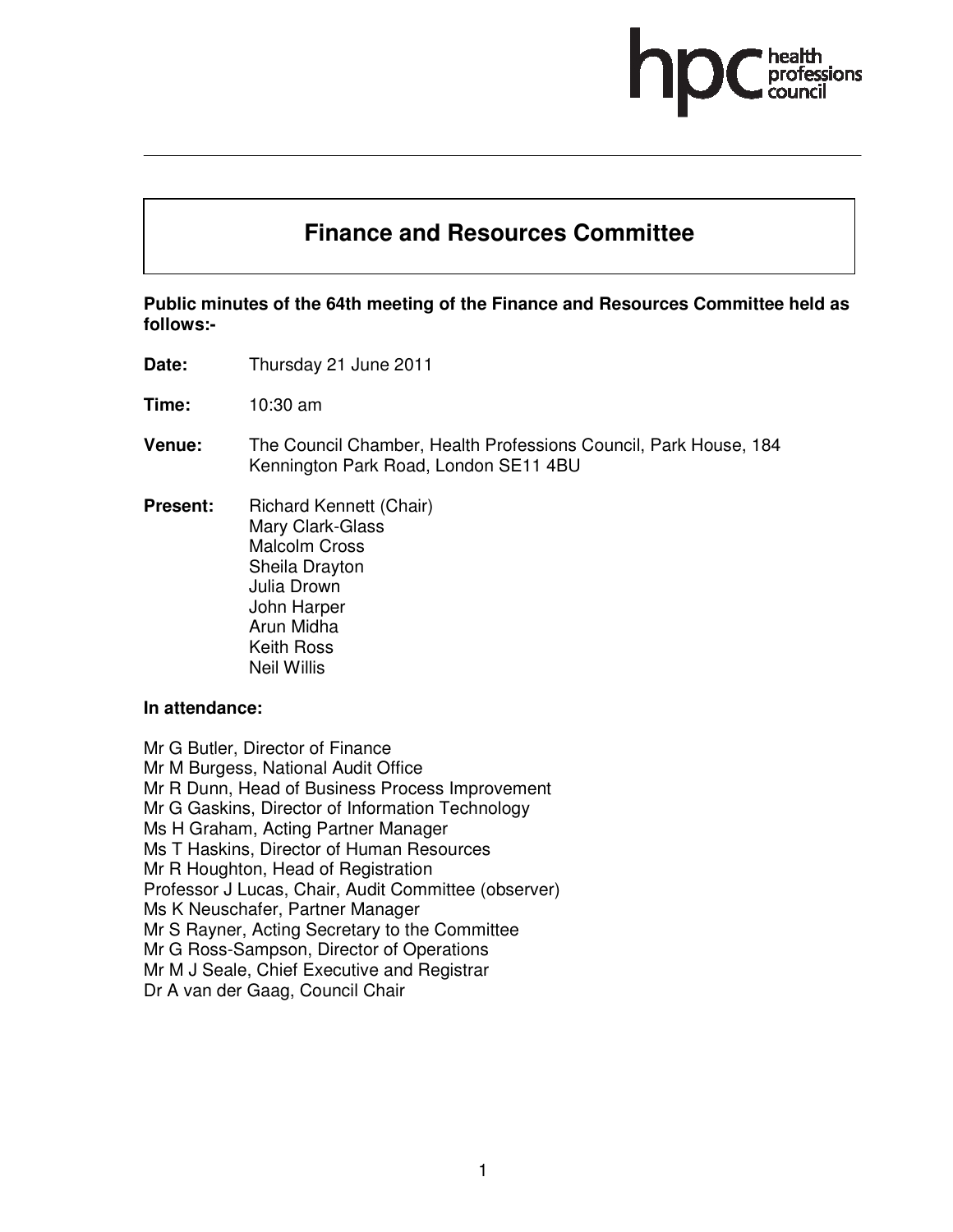# Part 1 – Public Agenda

# **Item 1.11/53 Apologies for absence**

1.1 Apologies for absence were received from Eileen Thornton.

# **Item 2.11/54 Approval of agenda**

2.1 The Committee approved the agenda.

#### **Item 3.11/55 Declarations of members' interests**

- 3.1 Keith Ross declared an interest in item 15 (Council for Healthcare Regulatory Excellence CHRE statutory levy). At the time of the meeting, the Mr Ross' wife was a member of the Commission for Health Regulatory Excellence (CHRE). The Committee did not consider that this precluded Mr Ross from discussions.
- 3.2 The Committee noted that all members had an interest in the Council Members expenses policy to be discussed as part of the general expense policy at item 13.

#### **Item 4.11/56 Minutes of the Finance and Resources Committee meeting of 17 March 2011 (report ref: FRC 41/11)**

4.1 It was agreed that the minutes of the 63rd meeting of the Finance and Resources Committee should be confirmed as a true record and signed by the Chair.

#### **Item 5.11/57 Matters arising (report ref: FRC 42/11)**

- 5.1 The Committee received a paper to note from the Executive.
- 5.2 The Committee noted the actions list as agreed at the last meeting.

#### **Item 6.11/58 Finance report (report ref: FRC 43/11)**

- 6.1 The Committee received a report on the work of the Finance Department.
- 6.2 The Committee noted that funds under management were being held in in short term deposits, pending the potential purchase of additional property. Details of the deposits were provided in the paper.
- 6.3 The Executive had nothing exceptional to report regarding the income and expenditure accounts, particularly given this was the first month of the financial year.
- 6.4 The Committee noted that a variance against budgeted costs for computer services was due to the phasing of costs to replace equipment.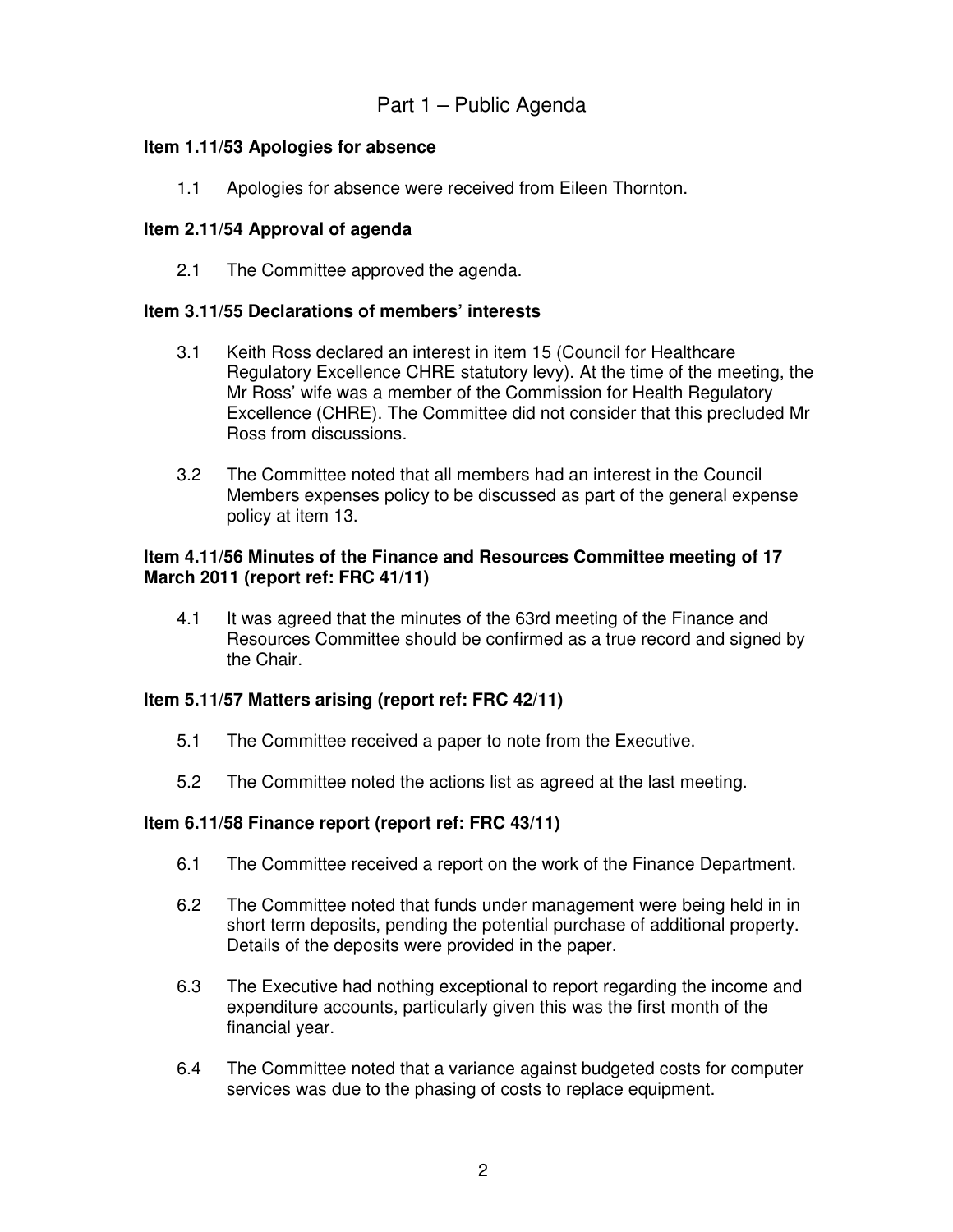- 6.5 The Committee noted that the budgeted closing balance line of the Consolidated Cash Flow – April 2011 to 31 March 2012, had been adjusted to include the cash generated from the sale of the investment portfolio prior to the start of the year but after the annual budget had been agreed.
- 6.6 The Committee noted that, for the first month of 2011/12, cumulative budgeted income and expenditure were broadly in line.

#### **Item 7.11/59 Human Resources report (report ref: FRC 44/11)**

- 7.1 The Committee received a report on the work of the Human Resources Department.
- 7.2 The Committee noted that recruitment remained steady, and that employee turnover was below the national average.
- 7.3 The Committee noted that the organisational training plan included core leadership and management training for managers, as well as presentation, writing and financial management courses for interested employees.

#### **Item 8.11/60 Partner Manager report (report ref: FRC 45/11)**

- 8.1 The Committee received a report on the work of the Partner Manager.
- 8.2 The Committee noted that a recruitment campaign for Panel members, visitors and registration assessors was not complete. All roles had been filled with the exception of a prosthetist/orthotist panel member.
- 8.3 The Committee noted that one of the challenges when recruiting professions with a small number of registrants and education courses was to find appointees with no conflicts of interest.
- 8.4 The Committee noted that four panel members had failed to show adequate understanding and application of the competencies for Partners when completing the self- assessment process prior to agreement renewal. As a result their agreements had not been renewed. Following completion of selfassessment reappointment reviews for the financial year 2011-12, the Executive would conduct an analysis of the self-assessment process.

#### **Action: Partner department/Fitness to Practise department (spring 2012)**

#### **Item 9.11/61 Information Technology report (report ref: FRC 46/11)**

- 9.1 The Committee received a report on the work of the Information Technology Department.
- 9.2 The Committee noted that the project to refresh the Registration System (NetRegulate system) platforms was taking up significant resource from the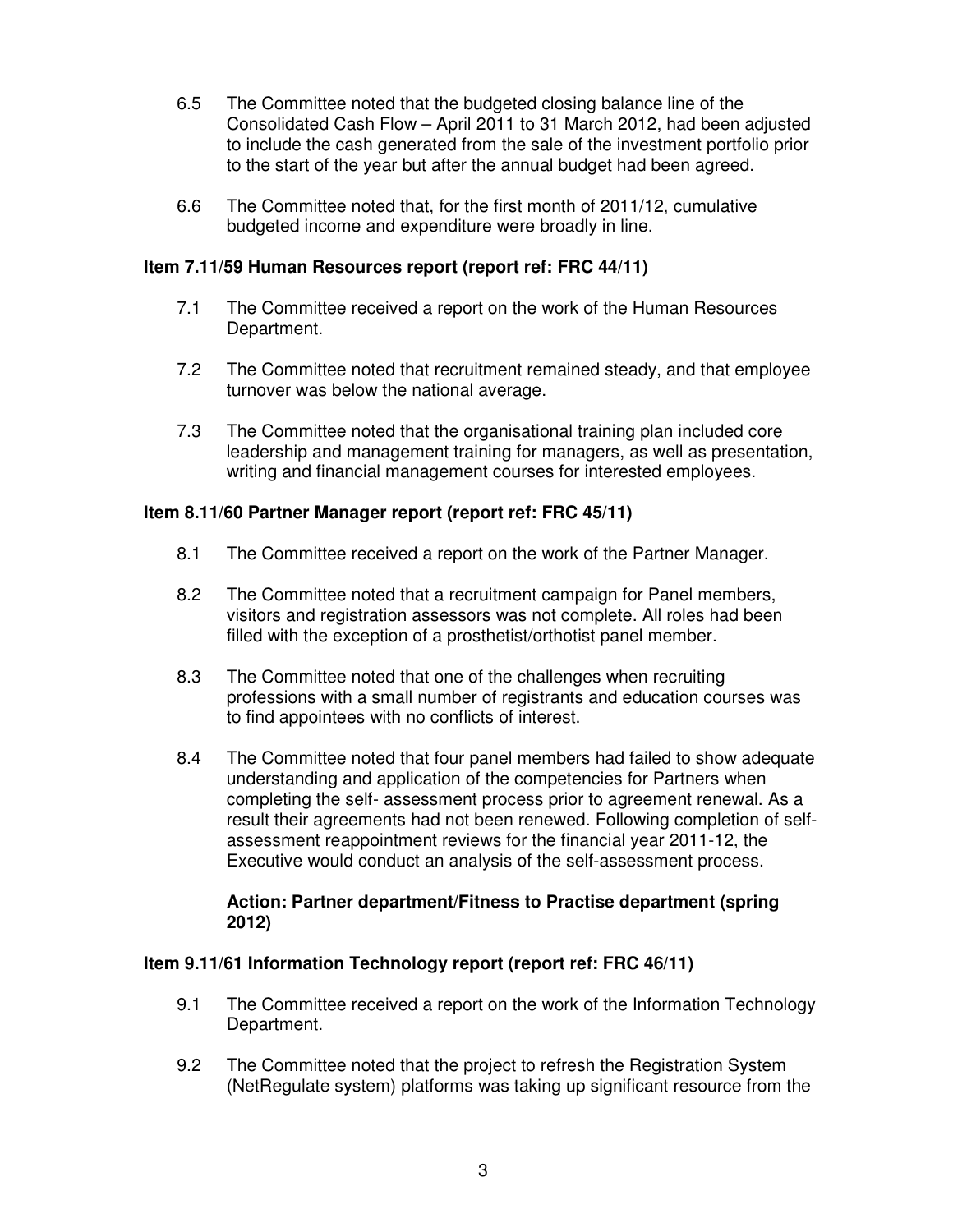IT Department. The upgrade of the database would be complete by the end of July with the project completing by September.

- 9.3 The Committee noted that enhancements to the NetRegulate system, completed on 1 June 2011, provided the ability to change the format of the online register. The format had subsequently been changed to record details such as whether a registrant was subject to a suspension or interim suspension order.
- 9.4 The Committee noted that the User Acceptance Test manager employed to provide feedback on the fitness to practise case management system project was an external consultant. The Committee noted that it was important to appoint an external tester to ensure that they make a fully independent decision regarding the effectiveness of the system.

#### **Item 10.11/62 Operations report (report ref: FRC 47/11)**

- 10.1 The Committee received a report on Operations, covering the Registration Department, project management, facilities management and business improvement.
- 10.2 The Committee noted that 93.5% of practitioner psychologists had now renewed their registrations. 54.3% of these renewals had been completed through the online renewal service.
- 10.3 The Committee noted that registrations had received 18,975 telephone calls during the period 1 March to 31 May, some 6,800 more than in the same period two years ago. This period includes the renewal process for practitioner psychologists.
- 10.4 The Committee noted that the projects scorecard would be updated to take account of a new project end date for the FTP case management system which has been extended to ensure that the main supplier accurately codes rules required to govern the system. The Committee noted that the delay did not have any impact on the project budget.
- 10.5 The Committee noted that the majority of employees had been put through an information security training process.
- 10.6 The Committee noted that a more detailed report on the recent disaster recovery/business continuity exercise, run by Business Process Improvement, would be submitted to the next meeting of the committee as part of the Director of Operations Report.

#### **Action: GRS (7 September 2011)**

#### **Item 11.11/63 Draft annual report 2010-11 (report ref: FRC 48/11)**

11.1 The Committee received a paper for discussion/approval from the Executive providing a draft of the annual report.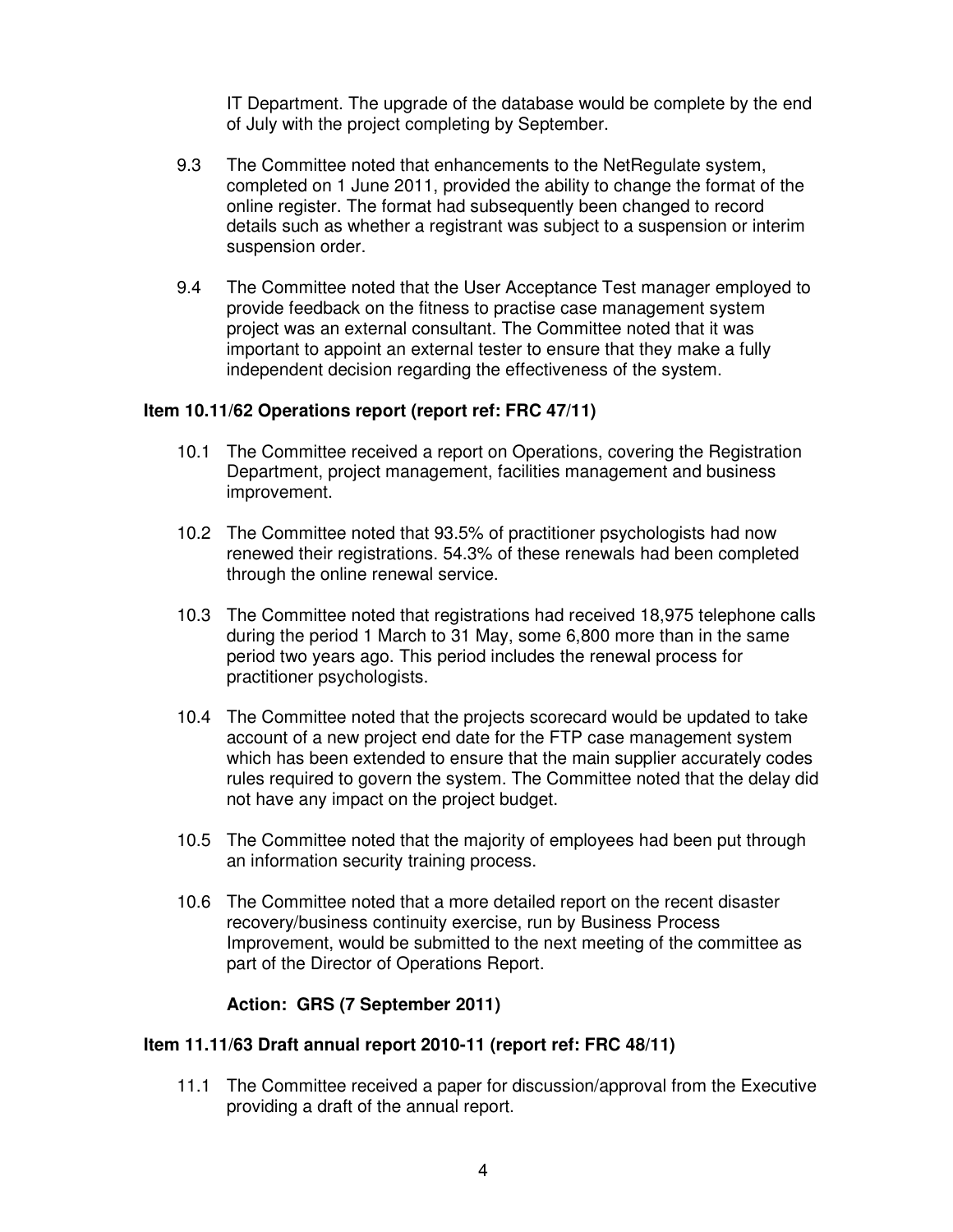- 11.2 The Committee noted that the accounting information included restated columns. As explained in the Notes to the financial Statements, under government accounting standards, it is necessary for the resulting accounts to present the transfer of the regulatory functions of the Hearing Aid Council using merger accounting principles..
- 11.3 The Committee noted that the contingent liability recorded in respect of the Capita Pension Scheme was reflected in the accounts, which stated the minimum liability of £30,815 that the HPC would be liable for if the case found in favour of the employers.
- 11.4 The Committee noted the annual re-valuation of the freehold property, as set out in Note 8.
- 11.5 The Committee noted that the National Audit Office (the Auditor), during their detailed testing, had found two invoices relating to projects where training costs had erroneously been capitalised rather than expensed. An adjustment was made for this and a new process has been instituted by Finance to ensure uniformity of accounting treatment for project costs.
- 11.6 There was a suggestion from the Committee that future reports might be made more "user friendly", within the constraints of the accounts reporting rules, so as to be more understandable to registrants and stakeholders. For instance notes could be added to explain the phrases: 'intangible assets' (software); and 'taxable income' (to explain that this is in respect of investments).

#### **Action: GB (2012 annual report development cycle)**

- 11.7 Data requested by the Auditor had identified a discrepancy between the income recorded by the SAGE system and the deferred income recorded by the NetRegulate system. The Director of Finance confirmed that his team was working with NAO to resolve the issue to the Auditor's satisfaction as quickly as possible.
- 11.8 The Committee noted that, other than this discrepancy, the Auditor was satisfied that the accounts would be in order by the time they were due to be submitted.
- 11.9 The Chief Executive, as Accounting Officer, confirmed that he would be unwilling to sign and submit the statement of internal control until the issue of deferred income had been resolved and the Auditor confirmed that the accounts would be certified without qualification (the discrepancy being resolved to the satisfaction of the auditors).
- 11.10 The Committee noted that the accounts were due to be discussed at the Audit Committee meeting, at which the Chair of the Committee would attend as an observer.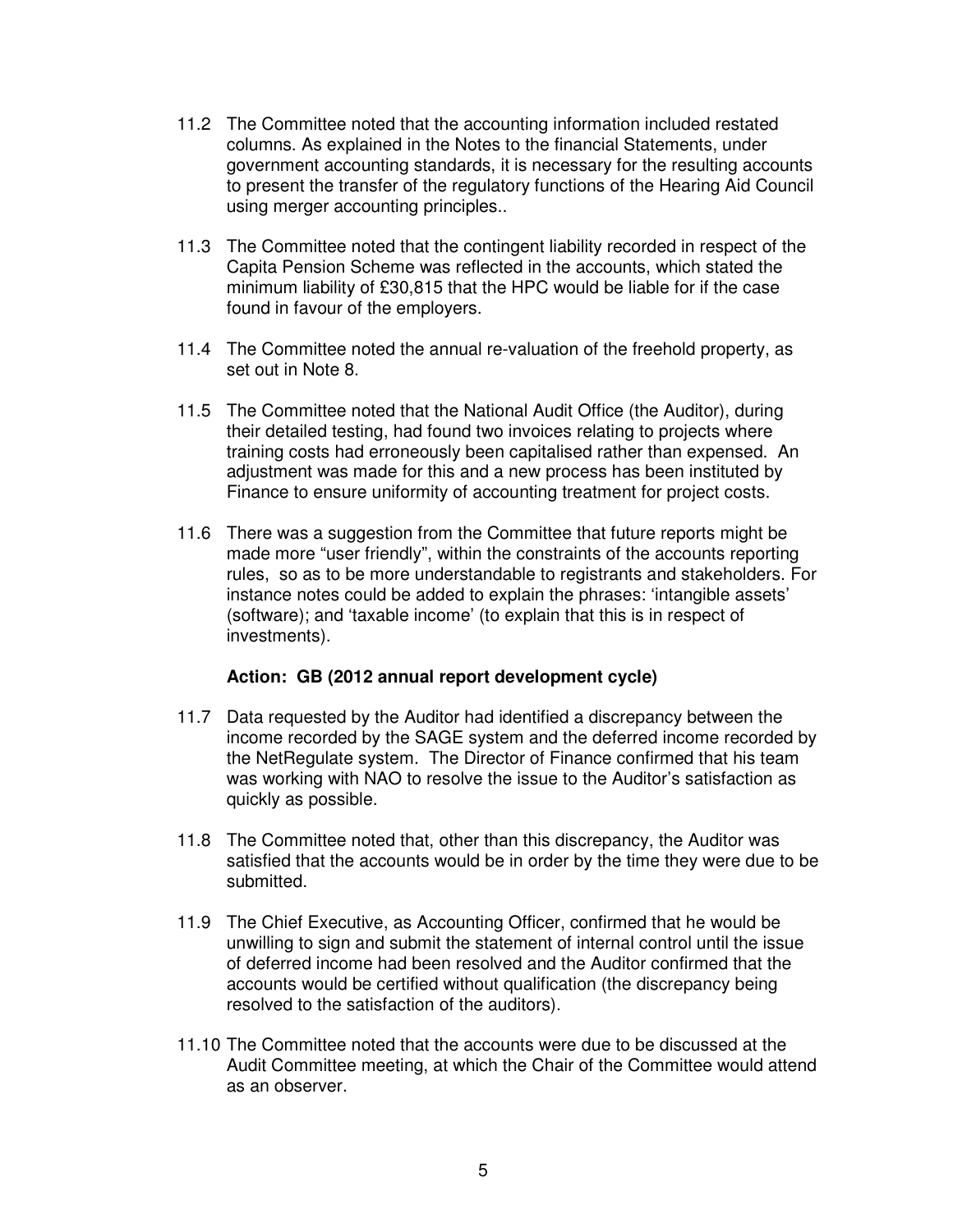11.11 The Committee agreed to recommend the accounts to the Council, pending satisfactory resolution of the issue. If the issue was not resolved satisfactorily before the Annual Report was submitted to the Council at its meeting on 7 July, the Committee recommended the approval of the accounts should be delayed until such time as it was resolved.

# **Item 12.11/64 Transfer of regulatory functions from General Social Care Council to HPC (report ref: FRC 49/11)**

- 12.1 The Committee received a paper for discussion/approval from the Executive.
- 12.2 The Committee noted that part seven of the Health and Social Care Bill would not be opened up for full debate in the House of Commons and the Bill Committee. Subject to the progress of the rest of the bill, current estimates were that the final bill would be considered by Parliament in spring 2012.
- 12.3 The Department of Health (DH) were still working towards an estimated start date of 1 July 2012 for the opening of the Register for social workers in England.
- 12.4 The budget for the transfer had been received in full from the DH. The DH had requested a new memorandum of understanding with HPC to cover the terms of the payment.
- 12.5 The Committee noted that a risk of the delay in the transfer would be loss or decline of talent at the GSCC. The Executive would maintain regular contact with the GSCC regarding employee numbers, but this remained a matter for the GSCC.
- 12.6 The Committee noted that a cost which was yet to be determined was the liability for pension funds for any employees who transferred to the HPC from GSCC.
- 12.7 The question was asked as to what approach HPC would take to new registrants who refused to pay fees to HPC on the grounds that they had paid the GSCC in early 2012. The Committee noted that this would cause an issue with registrants, but that the funding of the GSCC was a matter for the Secretary of State. The Executive would continue to monitor the situation.
- 12.8 The Committee noted that the legislation includes a provision for the Secretary of State to place responsibility for running the GSCC register in the hands of the HPC should the GSCC cease to function effectively. However there was no indication that this would be the case.
- 12.9 The Committee noted that there were a number of indicators by which the HPC could measure the continuing success of the project, such as: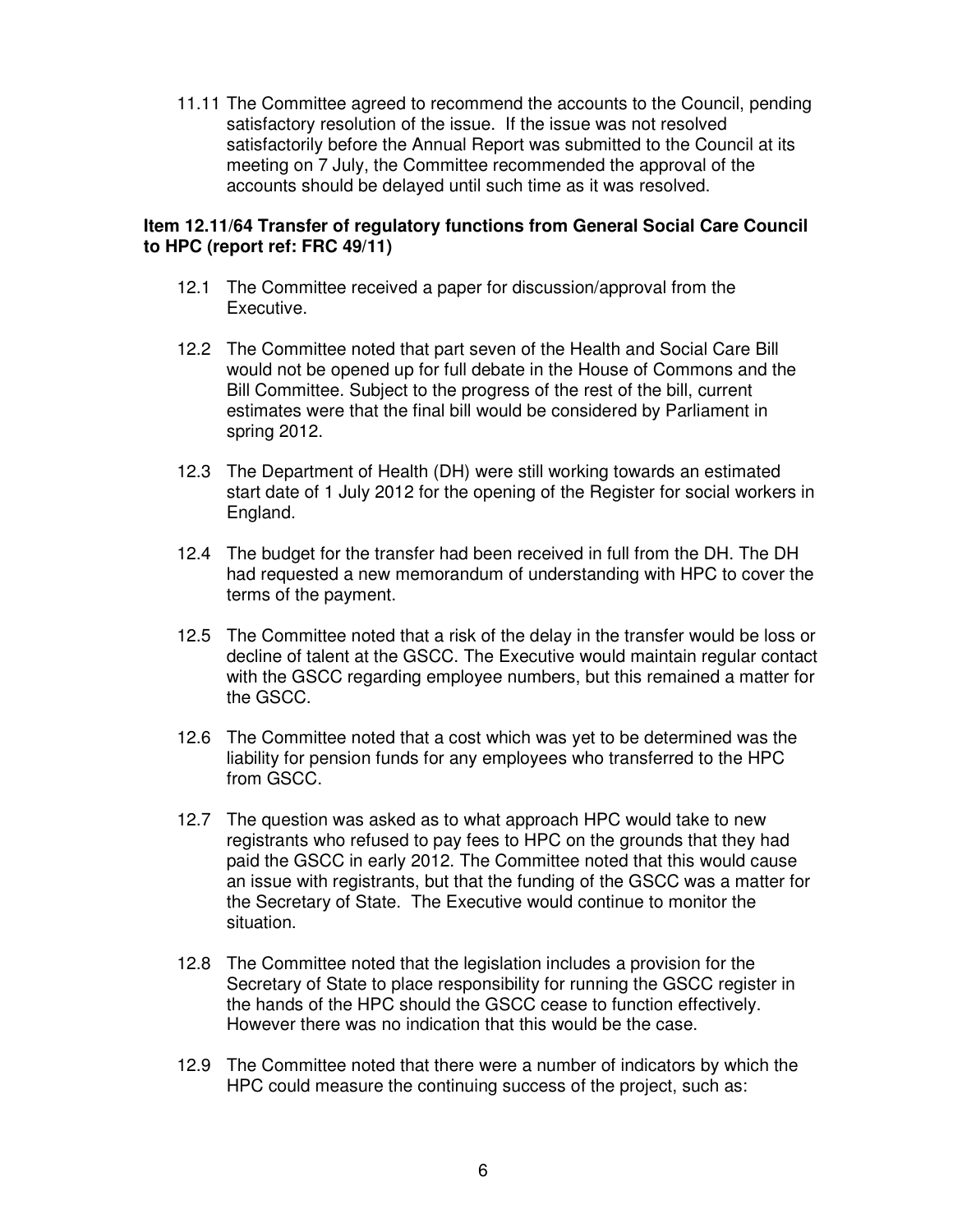- testing and transfer of registration data;
- retention of external contactors for GSCC IT systems;
- testing and transfer of FTP files; and
- the number of original GSCC employees who remain in post.

#### **Item 13.11/65 Expenses policies (report ref: FRC 50/11)**

- 13.1 The Committee received a paper for discussion/approval from the Executive.
- 13.2 The Expense policies had been reviewed following suggestions by the HPC's tax advisors.
- 13.3 The Committee noted changes to the expense policy that added clarity on the criteria for the selection of air fares and train fares. The Committee also noted changes to the mileage allowance.
- 13.4 The Committee noted that the rise in mileage allowance was significant, at 12.5%. However the Committee noted that this allowance reflected the recent increase in the rate permitted by HMRC with effect from the 2011-12 tax year, and which had not been changed by HMRC since 2002.
- 13.5 The Committee made the following suggesting for changes to the policy:
	- 13.5.1 in section 23 (taxi fares) the last bullet point should be amended to read '- where an employee has a disability which affects mobility, or other mobility issues'.
	- 13.5.2 in section 29 (Carers) 'child minder' should be 'child carer';
	- 13.5.3 in section 30 (Carers) the wording should be changed to reflect that the allowance is to be claimed in respect of a dependant who is the daily responsibility of the claimant. This provision would take account of claimants who do not live with dependants, but still provide daily care;
	- 13.5.4 in section 20 (Travel) the wording should be changed to stipulate that members should book the "cheapest available travel", as the cheapest option was not always available through cooperative travel.
- 13.6 The Committee recommended that the Council agree the amended expense policies, subject to consideration of the changes in paragraph 13.5, and minor editing changes, at its meeting of 7 July 2011.

#### **Acton: GB (7 July 2011)**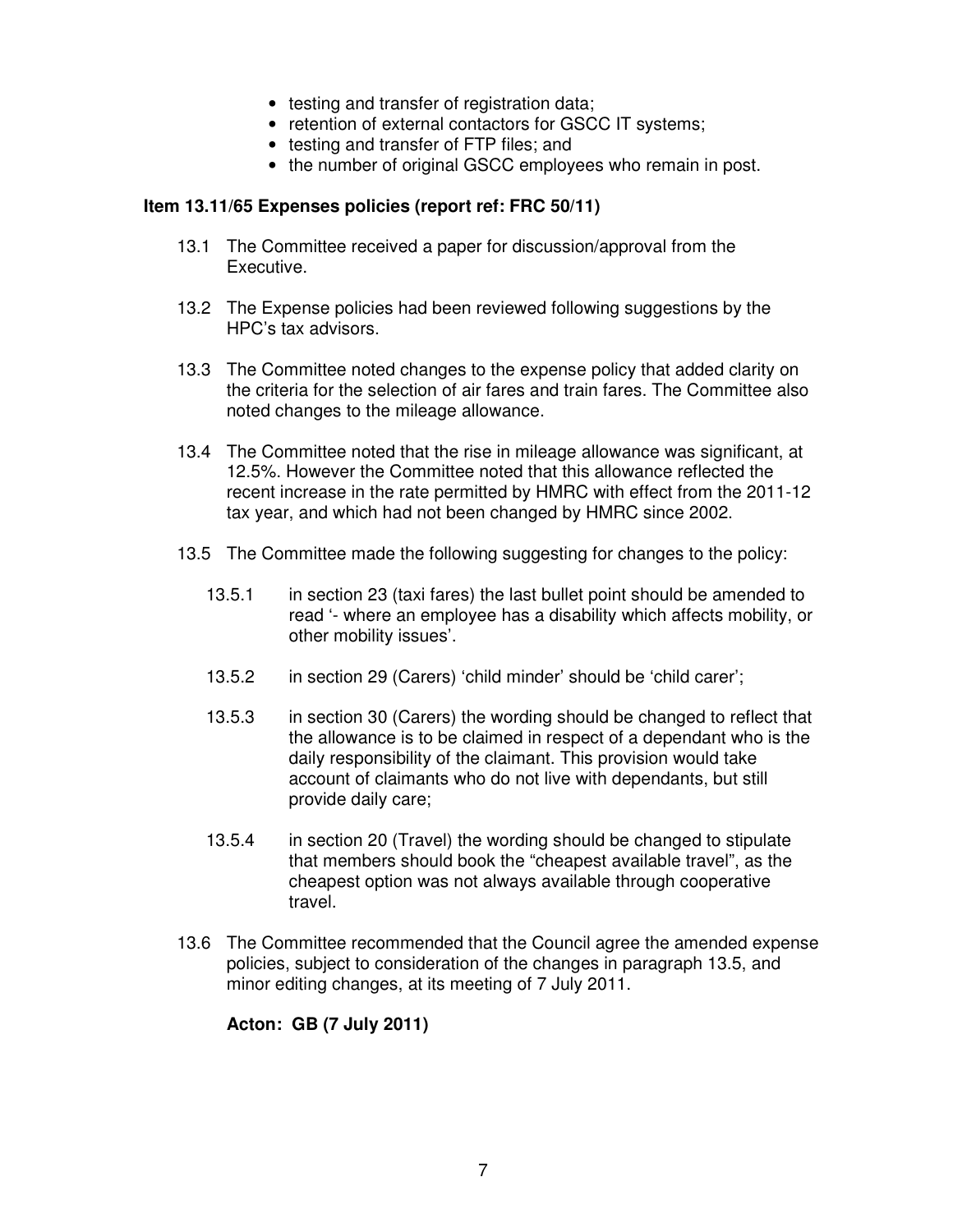#### **Item 14.11/66 Partner complaints procedure (report ref: FRC 51/11)**

- 14.1 The Committee received a paper for discussion/approval from the Executive.
- 14.2 The Committee noted that the procedure had been revised with an emphasis on making it fair, easy to understand and informal.
- 14.3 The Committee recommended that the Council approve the revised Partner complaints policy at its meeting of 7 July 2011.

# **Action: TH (7 July 2011)**

The Committee noted the following papers:

**Item 15.11/67 Council for Healthcare Regulatory Excellence statutory levy (report ref: FRC 52/11)** 

**Item 16.11/68 Project assessment – equality and diversity impact assessment (report ref: FRC 53/11)** 

**Item 17.11/69 Equality and Diversity annual statistics – Employees and partners (report ref: FRC 54/11)** 

**Item 18.11/70 Internal audit report – financial systems (report ref: FRC 55/11)** 

**Item 19.11/71 Annual report on changes to Human Resources policies (report ref: FRC 56/11)** 

**Item 20.11/72 Exit interview report 2010-11 (report ref: FRC 57/11)** 

**Item 21.11/73 Annual review of actions taken in 2010-11: Public meetings (report ref: FRC 58/11)** 

#### **Item 22.11/74 Any other business**

22.1 There was no further business

#### **Item 23.11/75 Date and time of next meeting**

- 23.1 10.30am, Wednesday 7 September 2011
- 23.2 Subsequent meetings of the Committee would be held on:
	- Thursday 24 November 2011
	- Thursday 26 January 2012
	- Thursday 1 March 2012 (Remuneration Committee only)
	- Thursday 15 March 2012
	- Thursday 26 April 2012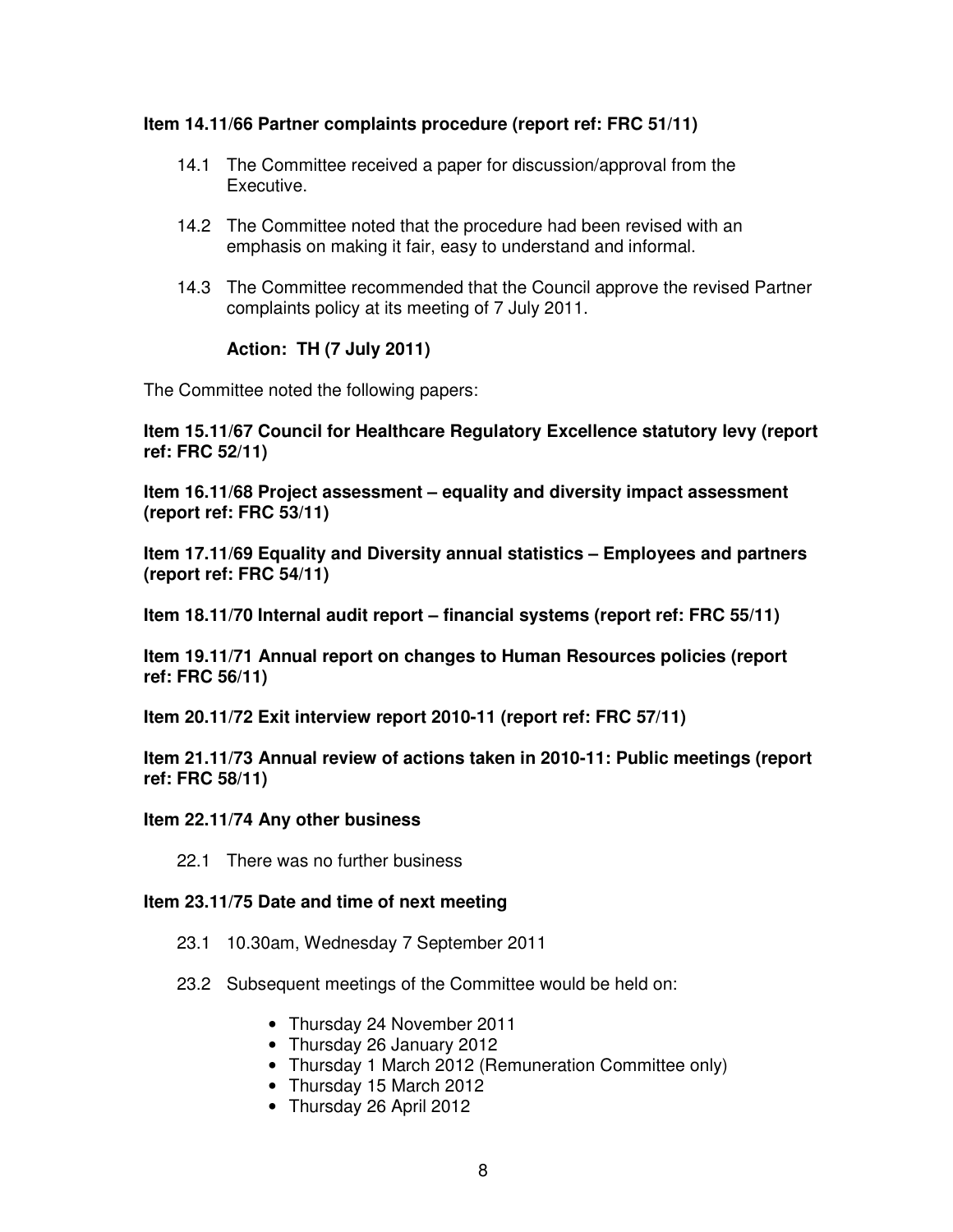- Tuesday 19 June 2012
- Thursday 19 July 2012
- Tuesday 11 September 2012
- Tuesday 20 November 2012

#### **Resolution**

The Committee agreed to adopt the following resolution:

'The Committee hereby resolves that the remainder of the meeting shall be held in private, because the matters being discussed relate to one or more of the following;

- (1) information relating to a registrant, former registrant or applicant for registration;
- (2) information relating to an employee or officer holder, former employee or applicant for any post or office;
- (3) the terms of, or expenditure under, a tender or contract for the purchase or supply of goods or services or the acquisition or disposal of property;
- (4) negotiations or consultation concerning labour relations between the Council and its employees;
- (5) any issue relating to legal proceedings which are being contemplated or instituted by or against the Committee or the Council;
- (6) action being taken to prevent or detect crime or to prosecute offenders;
- (7) the source of information given to the Committee in confidence; or
- (8) any other matter which, in the opinion of the Chair, is confidential or the public disclosure of which would prejudice the effective discharge of the Committee's or Council's functions.'

#### **Item 24.11/76 Minutes of the private part of the Finance and Resources Committee of 17 March 2011 (report ref: FRC 59/11)**

24.1 It was agreed that the private minutes of the 63rd meeting of the Finance and Resources Committee should be confirmed as a true record and signed by the Chair.

#### **Item 25.11/77 Matters arising**

25.1 There were no matters arising from the minutes.

#### **Item 26.11/78 Transfer of regulatory functions from the General Social Care Council to HPC (report ref: FRC 60/11)**

- 26.1 The Committee received a paper for discussion/approval from the Executive.
- 26.2 Following the discussion at item 12 of this agenda, there were no further matters to discuss.